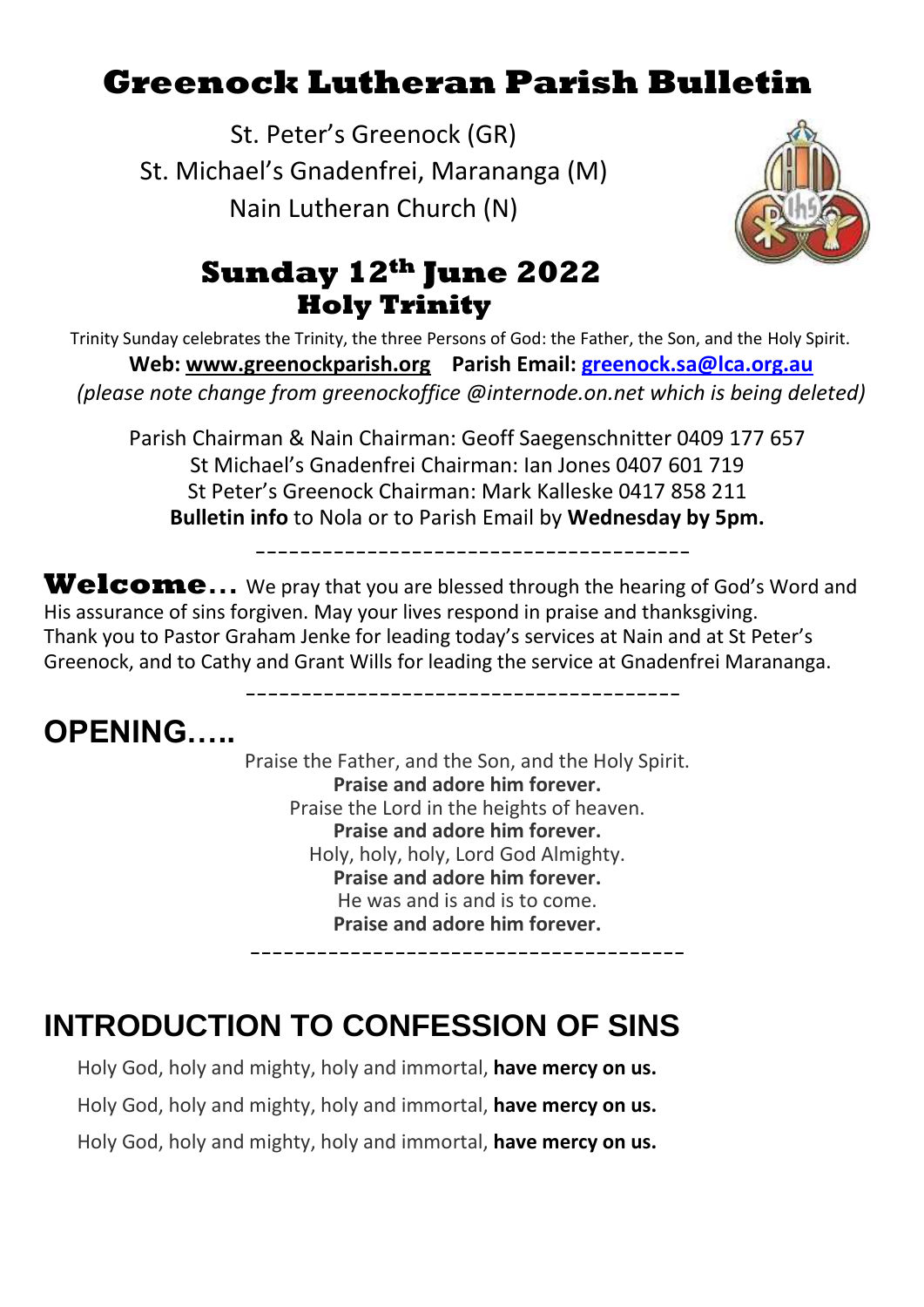## **PRAYERS**

**Almighty and eternal God, you have given us faith to affirm the glory of the eternal Trinity and to worship you as One. Keep us firm in this faith and safe with you forever. For you live and reign, one God, now and forever. Amen.**

#### **Offering Prayer...** Let us pray:

**Loving Triune God, teach us, your children, to praise and glorify you with our lives and all that we have, by serving others. Amen**

# **PARISH PRAYERS – THIS WEEK …**

Pastor Graham & Faye Jenke, Grant & Cathy Wills (LR – Gnadenfrei) Susan and Julius Bader, (M); Trevor & Judith Mosey (GR); David & Ann Nitschke (N) Those who are experiencing health challenges, seeking strength and peace.

### **TODAY'S PSALM 8**

Lord, our Lord, **how majestic is your name in all the earth!** You have set your glory **in the heavens.** Through the praise of children and infants  **you have established a stronghold against your enemies,**

## **to silence the foe and the avenger.**

When I consider your heavens, **the work of your fingers,**

the moon and the stars, **which you have set in place,**

what is mankind that you are mindful of them, **human beings that you care for them?** You have made them a little lower than the angels **and crowned them with glory and honour.** You made them rulers over the works of your hands; **you put everything under their feet:** all flocks and herds, **and the animals of the wild,**

the birds in the sky, **and the fish in the sea, all that swim the paths of the seas.** Lord, our Lord, **how majestic is your name in all the earth!**

**Glory to the Father and the Son and the Holy Spirit, as it was in the beginning, is now, and will be forevermore. Amen.**

### **Bible Readings:**

**Sunday 12th June – Holy Trinity (White) –** Psalm 8

1<sup>st</sup> Reading: Proverbs 8:1-4, 22-31 Wisdom's role in creation 2<sup>nd</sup> Reading: Romans 5: 1-5 The Christian experience of Trinity The Holy Gospel: John 16: 12-15 The Spirit of God will bear witness to Jesus

**Pastor Jenke's Sermon Theme** Proverbs 8:1-4, 22-31

*'Jesus Christ, the Wisdom of God'*.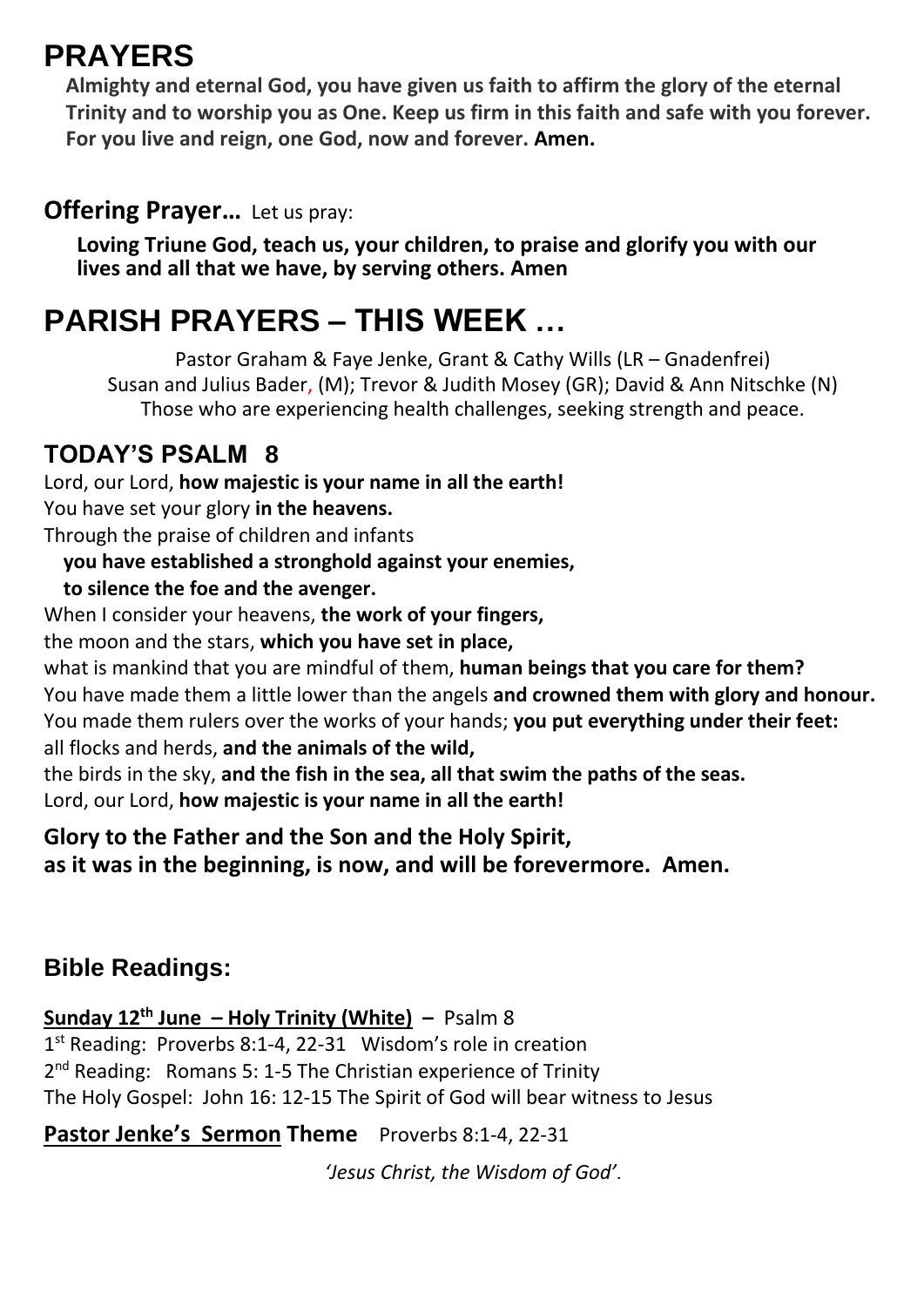## **NOTES ON THE READINGS…**

**PROVERBS 8:1-4; 22-31:** Celebrating the Trinity naturally calls forth thoughts inclusive of God's transcendent and infinite power and wisdom. In this reading, Wisdom is personified as a female fellow worker with God in the creation, set up before even the world began. While Wisdom is inseparable from God and has been with him from all eternity, she is described metaphorically in terms of a craftsworker exercising the application of creative process. Wisdom rejoiced not only in the advance of the creation but delighted in its pinnacle, the human race.

**ROMANS 5:1-5:** Our salvation is very much identified with each person of the Trinity, Father, Son and Holy Spirit. It is through the redemption wrought by the Son that peace with God is something which is factual, there for the taking and there in our realisation. He has introduced us into the gracious presence of the Father – we stand firm in that grace. While we rejoice in anticipated final glory, there are yet trials to suffer. To those who are justified, these, however, now work rather for a chain of growth producing patience, firm character and strong hope. In all of this the Holy Spirit has been flooding us with the love of God.

**JOHN 16:12-15**: Some religious sects insist that the Holy Spirit is merely a power without will, somewhat in the same vein as electricity. This teaching of our Lord shows clearly the personality of the Spirit. He is equal in participation in the purposes of the Trinity, working in harmonious union with the Father and the Son. Three equal persons, yet one divine being, they combine to effect the plan of salvation in individual believers. Jesus' teaching was not his own but what he received from the Father. In the same way, the Spirit gives not of his own, but glorifies the Son by imparting what Jesus taught and leading believers to a deeper understanding. The Spirit also takes and declares what Jesus has done and promised through the words of his disciples as they proclaim his word. Thus the kingdom of God grows.

#### **SERVICES: Please refer to Bulletin for services – sometimes The Leader makes wrong entries from info given to it on Friday before Wednesday issue**

Sunday 19<sup>th</sup> June Pentecost 2 (Green) **St Peter's Greenock 9.00am** with Pastor Brian Schwarz **Nain 9.00am LR** with Alex & Bernadette Zimmermann **Gnadenfrei 10.30am** with Pastor Brian Schwarz

#### **Sunday 19 th June – Pentecost 2 (Green) –** Psalm 22: 19-28

1<sup>st</sup> Reading: Isaiah 65:1-9 The Lord will punish the rebellious but save those who serve him 2<sup>nd</sup> Reading: Galatians 3: 23-29 We are Christ's, justified by faith The Holy Gospel: John 8: 26-39 Jesus heals a man with demons

#### **St Peter's Greenock: Sunday 19 th June**

**Flowers** – Janet Nitschke **Cleaning** – Nola Wendt & Marj Wendt **Welcoming / Attendance / Morning Tea** – Lorraine & John Kalleske **Sound** – John Barkley **Readings** – John Kalleske **PowerPoint** – Carol Kalleske **Kids' Chat** – Paula Menzel **Music** – John, Ali & Kylie **Stewards** – Troy Kalleske & Rhys Werner

**St Michael's Gnadenfrei Marananga: Sunday 19 th June** (please advise Nola of any changes) **Cleaning** – Helen Carter & Annette Tuit **Flowers** – Yvonne Pfeiffer **Readings** – Ginny Jones **Welcome / Attendance for June** – Bevan & Margaret R.